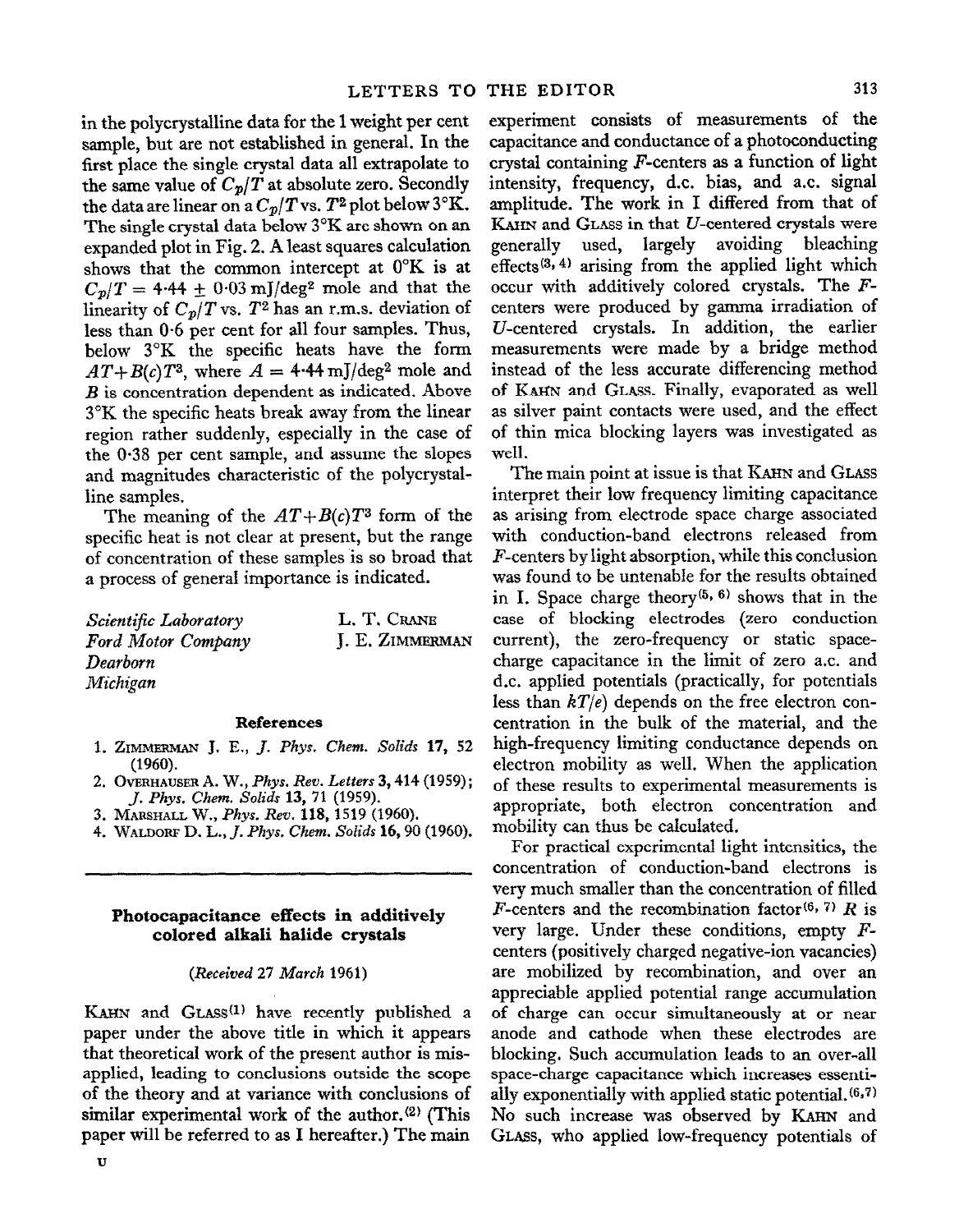up to 5 V r.m.s., or by the author, who found, in fact, a slight decrease instead. $(2)$  For a fixed light intensity, theory $(6)$  indicates that beyond a certain applied potential, of the order of one volt in the present case, the space-charge capacitance should stop increasing and should decrease proportionally to the (applied potential) $^{-m}$ , where *m* is onehalf or less. Such decrease occurs when an exhaustion layer {here a region where all *F*centers are ionized) starts to form at one electrode.

The dependence of static space-charge capacitance on light intensity with bimolecular recombination can be very complicated $(6)$  since it is affected by the applied potential and electrode separation. However, the static space-charge capacitance in the limit of low applied potentiaIs should be proportional to the square or fourth root of light intensity, with the choice depending on the recombination mechanism<sup>(2)</sup> and electrode separation.<sup>(6)</sup> No light dependence at all was found in I. On the other hand, **KAHN** and **GLASS**  mention that they found a fourth-root dependence, indicating bimolecular recombination, for a KBr crystal. No details or results of measurements were presented, Because of the clear dependence of photoconductance and time constant on light intensity, some parallel capacitance light dependence can be observed at any frequency above that where the final low-frequency limiting capacitance appears. This apparent change occurs even when the actual low-frequency limiting capacitance change is zero, and it is felt that KAHN and GLASS observed this effect rather than a true change. Detailed measurements presented in I failed to indicate any true static capacitance change.

The above result found by KAHN and GLASS was evidently obtained with an applied potential whose magnitude far exceeded the maximum value for which the linearized theory<sup> $(5)$ </sup> they used applies. In addition, if true fourth-root capacitance light dependence were found, it should have associated with it square-root dependence of the high-frequency limiting conductance.  $(2, 8)$  Instead a linear dependence of conductance on light intensity was found in I, consistent with the monomolecular trapping which may be expected in a situation where there will be far more shallow traps than ionized  $F$ -centers.<sup>(2)</sup> KAHN and GLASS's failure to demonstrate bimolecular recombination makes suspect their derivation of recombination constants and electron lifetimes from measured capacitance vs. frequency curves.

Electrodes made using silver paint were termed rectifying in I, implying that-conduction-band electrons could be removed relatively easily from the crystal in the forward direction of current flow but could only be brought in from the electrodes in the reverse direction with difficulty. The current-voltage refation to be expected with two such electrodes in series would be antisymmetrical in applied voltage, in good agreement with results found by KAHN and GLASS. The measurements of I indicated that the parallel capacitance (excluding the geometric contribution) of a crystal with rectifying contacts decreased at high frequencies less rapidly than the usual inverse-square power of the frequency, indicating the presence of a series capacitance dependent on frequency. The less accurate results of KAHN and GLASS show somewhat similar behavior although fitting to Debye curves is attempted. Only when the contact was made blocking in the earlier work by insertion of a thin mica sheet between the metal and the crystal was the usual frequency-independent series capacitance observed. However, the resulting over-all series capacitance was not appreciably affected by the capacitance of the mica itself, although it was quite different from that found with rectifying contacts.

The above results indicate that the character of the electrode has an important effect on the measured capacitance and that again a theory appropriate for blocking electrodes does not give a good description of the experimental results found with rectifying ones. **KAHN** and GLASS obtain a  $V^2$  dependence of current on applied d.c. voltage *V* and interpret this result as a spacecharge-limited current situation. $(9, 10)$  Results of von HIPPEL et al.<sup>(11)</sup> show, however, that internal field emission is possible for applied voltages in the range applied by KAHN and GLASS. It is likely that such emission has an important effect when a.c. potentials of 5 V r.m.s. are applied, and it may account for the difference between the series capacitance associated with the region near an electrode found with rectifying and with blocking electrodes.

In an effort to explain the voltage independence of the photo-capacitance, **KAHN** and **GLA.SS** have presented an approximate theoretical treatment of